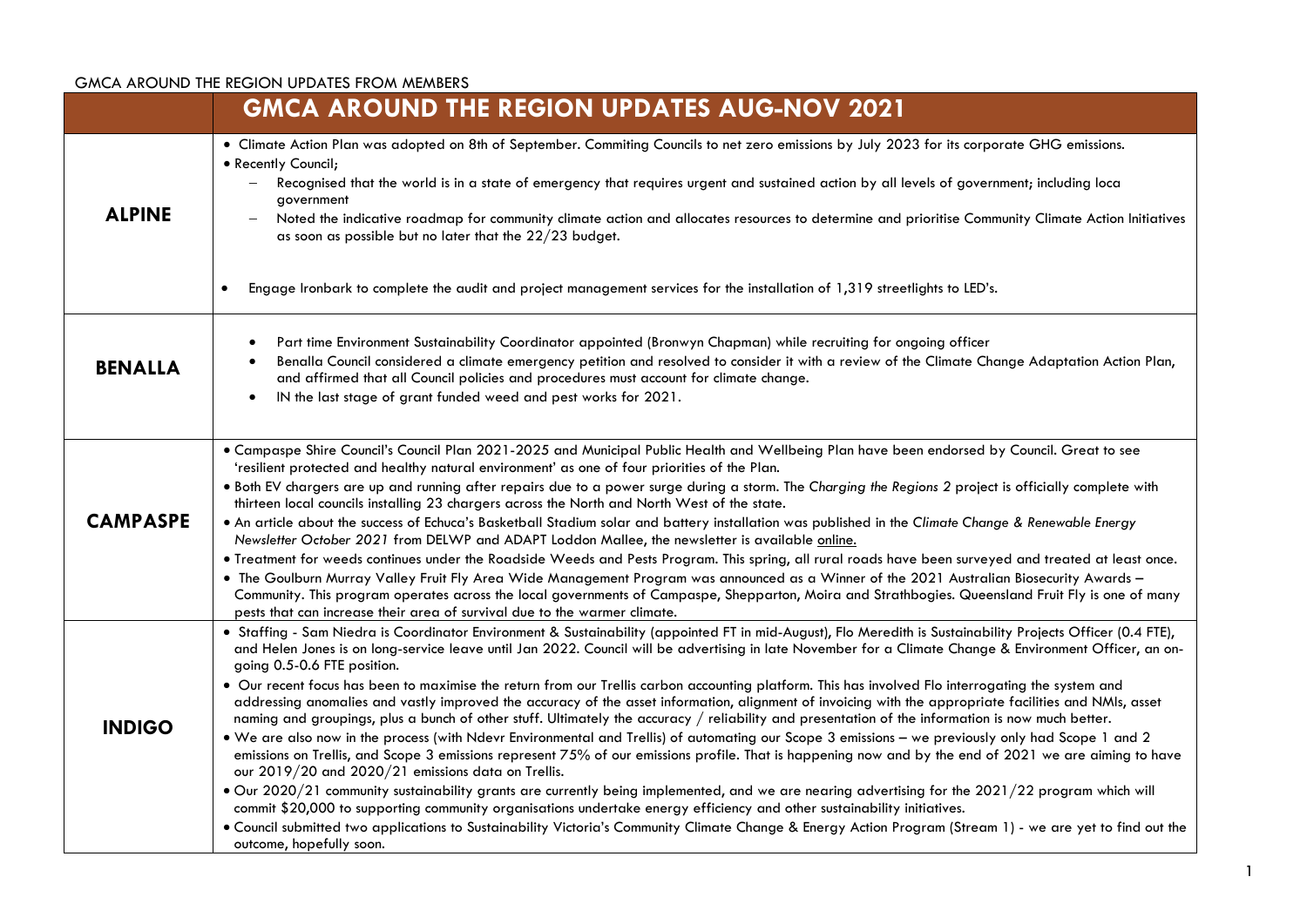|                    | . Council's Procurement Policy has been updated to improve environmental sustainability considerations - e.g. GHG emissions and the role of contracted<br>goods and services in reducing council's emissions. The document is on public exhibition via council's website until 19th November.<br>. In October, Council (particularly Darryn Arnold, Building Maintenance Officer) supported Totally Renewable Indigo North (TRIN) to install a 13.5kWh<br>Tesla solar battery to the Rutherglen Senior Citizens clubrooms. TRIN secured a Stronger Communities grant via the office of Helen Haines MP to purchase<br>and install the battery. |
|--------------------|------------------------------------------------------------------------------------------------------------------------------------------------------------------------------------------------------------------------------------------------------------------------------------------------------------------------------------------------------------------------------------------------------------------------------------------------------------------------------------------------------------------------------------------------------------------------------------------------------------------------------------------------|
|                    | . Council's Climate Action Plan draft has been received and will go on public exhibition in the new year.                                                                                                                                                                                                                                                                                                                                                                                                                                                                                                                                      |
| <b>MANSFIELD</b>   | • New environment officer appointment to be resolved very soon                                                                                                                                                                                                                                                                                                                                                                                                                                                                                                                                                                                 |
|                    | • Council is looking changing over all contracts to renewable energy via VECO or Procurement Australia                                                                                                                                                                                                                                                                                                                                                                                                                                                                                                                                         |
|                    | • Have been successful in receiving a grant to undertake energy audits at both the Jamieson Hall and the Cubby.                                                                                                                                                                                                                                                                                                                                                                                                                                                                                                                                |
|                    | . Submission made to DCAV funding opportunity for 2 x 25kWDC charging stations at the Broadford Civic Centre carpark as well as support for Evie's<br>proposal.                                                                                                                                                                                                                                                                                                                                                                                                                                                                                |
|                    | • ESD Policy for Council Buildings adopted by Council and associated standards endorsed                                                                                                                                                                                                                                                                                                                                                                                                                                                                                                                                                        |
|                    | • Council acknowledged we are facing a Climate Emergency at September Council meeting, allocating \$110,000 for the development of a Climate<br>Emergency Action Plan.                                                                                                                                                                                                                                                                                                                                                                                                                                                                         |
|                    | . RFQ out for rooftop solar at Broadford Leisure Centre                                                                                                                                                                                                                                                                                                                                                                                                                                                                                                                                                                                        |
|                    | • Joined the Cities Power Partnership in October                                                                                                                                                                                                                                                                                                                                                                                                                                                                                                                                                                                               |
|                    | . Planning a 'Sustainable Homes' day event for early next year in collaboration with Mitchell Community Energy.                                                                                                                                                                                                                                                                                                                                                                                                                                                                                                                                |
| <b>MITCHELL</b>    | • Have set standards to increase our purchase of 100% recycled paper.                                                                                                                                                                                                                                                                                                                                                                                                                                                                                                                                                                          |
|                    | • Have updated our website to include information on sustainable living                                                                                                                                                                                                                                                                                                                                                                                                                                                                                                                                                                        |
|                    | • Part of CASBE 'Elevating ESD in the planning scheme' project                                                                                                                                                                                                                                                                                                                                                                                                                                                                                                                                                                                 |
|                    | • Community cycling consultative forum first meeting held                                                                                                                                                                                                                                                                                                                                                                                                                                                                                                                                                                                      |
|                    | . Developing Home Energy and Water efficiency auditing kits - to be loaned out at libraries                                                                                                                                                                                                                                                                                                                                                                                                                                                                                                                                                    |
|                    | . RFQs out for ESD assessment of SSAC/Kilmore Leisure Centres. Includes electricity, gas, and water                                                                                                                                                                                                                                                                                                                                                                                                                                                                                                                                            |
|                    | • Investigating potential to join VECO                                                                                                                                                                                                                                                                                                                                                                                                                                                                                                                                                                                                         |
|                    | . Held webinar on Platypus and planning next webinar on understanding household solar - engaging AEF                                                                                                                                                                                                                                                                                                                                                                                                                                                                                                                                           |
|                    | . Special meeting of Council on Monday night a new Cr rep. on the GMCA - Cr Eldridge                                                                                                                                                                                                                                                                                                                                                                                                                                                                                                                                                           |
| <b>MOIRA</b>       | . End of financial year reporting completed together with completion of four-year strategy reporting (Corporate Emissions Reduction Plan 2018-2021)<br>• Completed review of the 'Sports lighting' at Councils recreation reserves. Lux readings at each site have been examined to determine the existing safety<br>conditions. Infrastructure upgrade recommendations and estimated costings also included                                                                                                                                                                                                                                   |
|                    | . Investigating alternative water supply from Lake Mulwala for Yarrawonga Showgrounds Victoria Park complex                                                                                                                                                                                                                                                                                                                                                                                                                                                                                                                                    |
|                    | . Developing project plan for LED light upgrade and solar system instillation on the Numurkah Town Hall                                                                                                                                                                                                                                                                                                                                                                                                                                                                                                                                        |
| <b>MURRINDINDI</b> | . As new Auspice of the GMCA, finalising transfer of the Alliance and budget etc to Murrindindi; and happy to welcome Carole who started as new EO in<br>September.                                                                                                                                                                                                                                                                                                                                                                                                                                                                            |
|                    | · Completed climate change risk analysis for Council                                                                                                                                                                                                                                                                                                                                                                                                                                                                                                                                                                                           |
|                    | . Continuing with initial stages of climate change action plan, including developing a community engagement strategy.                                                                                                                                                                                                                                                                                                                                                                                                                                                                                                                          |
|                    | . Currently installing solar panels on Yea Community / Pottery Shed in partnership with community group 2030Yea                                                                                                                                                                                                                                                                                                                                                                                                                                                                                                                                |
|                    | . Installation of EV chargers are currently underway at Kinglake - with 2 x 22kw AC chargers (each with 2 plugs) being installed, one at the Kinglake<br>Library and one in the main street, as part of a streetscape upgrade project. AC chargers were deemed the most suitable for this location and project.<br>. Murrindindi Shire Council has just joined the Cities Power Partnership                                                                                                                                                                                                                                                    |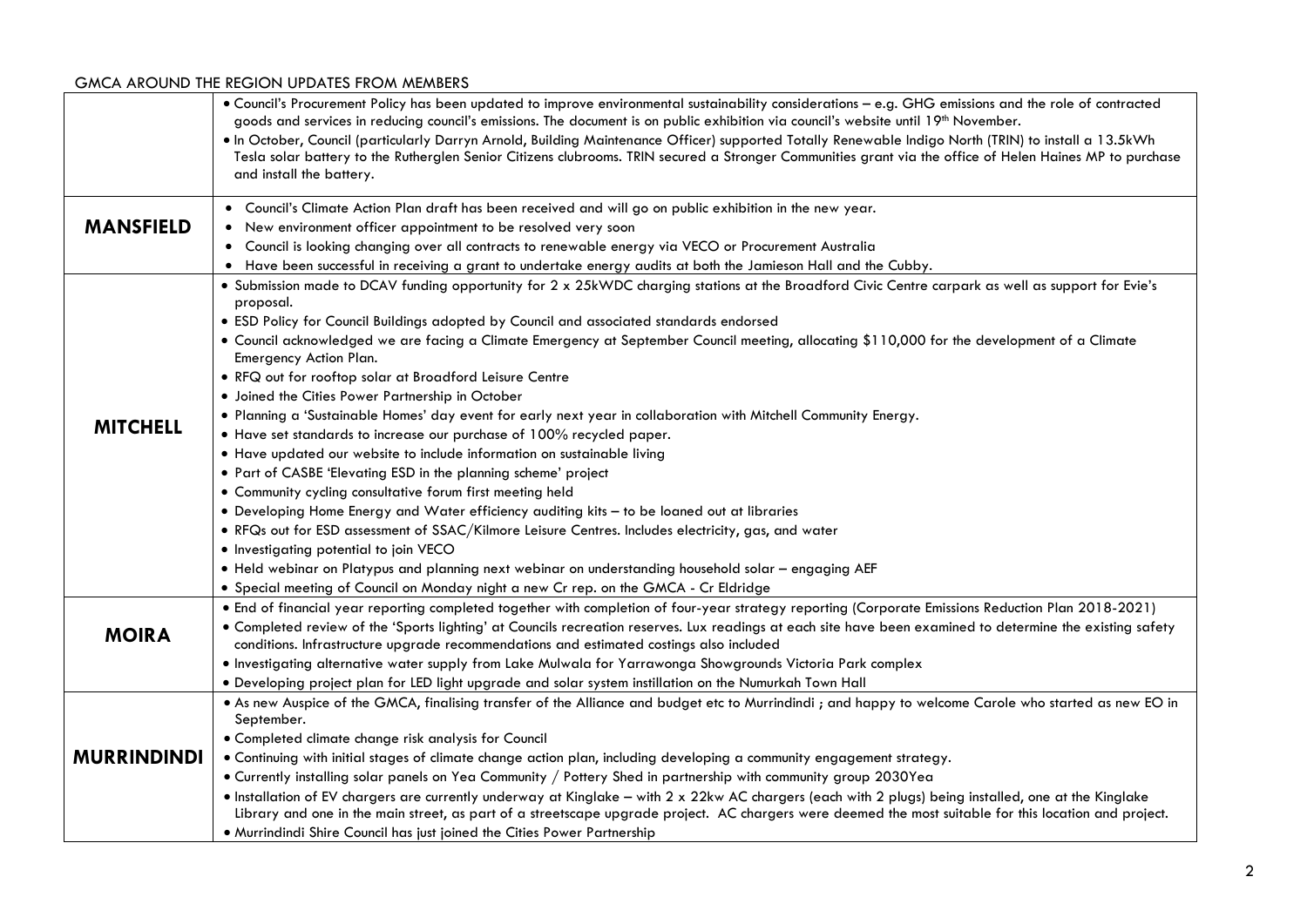|                    | • 2030 Zero Emissions Plan - undertaken significant internal consultation and now developing action plan, aiming for adoption by end of 2021         |
|--------------------|------------------------------------------------------------------------------------------------------------------------------------------------------|
|                    | • Climate Emergency Action Plan - undertaken targeted consultation, and draft plan currently in development for adoption in 2022                     |
|                    | • Shepparton and Mooroopna DC chargers now operational, with multiple charge sessions to date                                                        |
|                    | · Submission to Victorian Zero Emission Vehicle Expert Panel                                                                                         |
|                    | • Submission to Market Facilitation Platform                                                                                                         |
| <b>SHEPPARTON</b>  | . Awaiting Minister approval for Climate Change and Energy audit grants                                                                              |
|                    | . One Tree Per Child - preparation of major launch of program with John Dee                                                                          |
|                    | • Tender awarded for Solar PV installations on 5 council buildings                                                                                   |
|                    | · Joined Cities Power Partnership                                                                                                                    |
|                    | • Sustainable Subdivisions Framework - re-engaging with project                                                                                      |
|                    | . Youth Climate Change Leadership Program grant, DELWP, through Council's youth committee                                                            |
|                    | · Climate Change Officer advertised through end of November                                                                                          |
|                    | • Currently undertaking community engagement for our Climate Change Action Plan online                                                               |
|                    | • Council plan has been adopted.                                                                                                                     |
| <b>STRATHBOGIE</b> | • 4 Applications under the Climate Change and Energy Action Grants (3 for stream 1 and 1 for stream 2) Have heard back about stream 1 but not stream |
|                    | 2.                                                                                                                                                   |
|                    | . Naturally Cooler Towns has kicked off, some interviews already completed                                                                           |
|                    | • Greening Euroa has a preliminary design. Lobbying plan has been adopted by Council and we are in the process of finalising the design.             |
|                    |                                                                                                                                                      |
| <b>TOWONG</b>      | No update                                                                                                                                            |
|                    | Working on securing consultant for energy audits as part of the emissions reduction plan.<br>$\bullet$                                               |
|                    | Renewable Energy Working Group is currently looking at options of sourcing council's electricity from renewable sources.<br>٠                        |
|                    | Council has signed up to Plastic Oceans for 12 months (to start May next year) to help deliver workshops and behaviour change within council         |
| <b>WANGARATT</b>   | regarding single use plastic usage.                                                                                                                  |
| A                  | Awaiting response from DVAC grant.                                                                                                                   |
|                    | Waterwatch training provided to volunteers & NECMA staff.                                                                                            |
|                    | Communities Combating Pests & Weeds Program - Weed identification booklet in development & Contractors continue to deliver weed control              |
|                    | works.                                                                                                                                               |
|                    | . Rewriting the Sustainability strategy for early 2022                                                                                               |
|                    | . Working with consultants to develop evidence-based targets and action plan for rewrite of CCAAP by mid 2022                                        |
|                    | • Undertaking single use plastics audit at council owned and managed facilities 15 - 18 November                                                     |
| <b>WODONGA</b>     | . Albury Wodonga Sustainable Living Festival was successful despite the events being modified for current COVID numbers locally during week of 6-14  |
|                    | November many topics still available on line https://www.alburywodonga.gov.au/slf                                                                    |
|                    | . Working for Vic. Sustainability projects officer has completed contract.                                                                           |
|                    | · Reusable Menstrual Products - Halve Waste Menstrual products rebate link<br>• Cloth Nappies Vs Disposable Nappies - Halve Waste                    |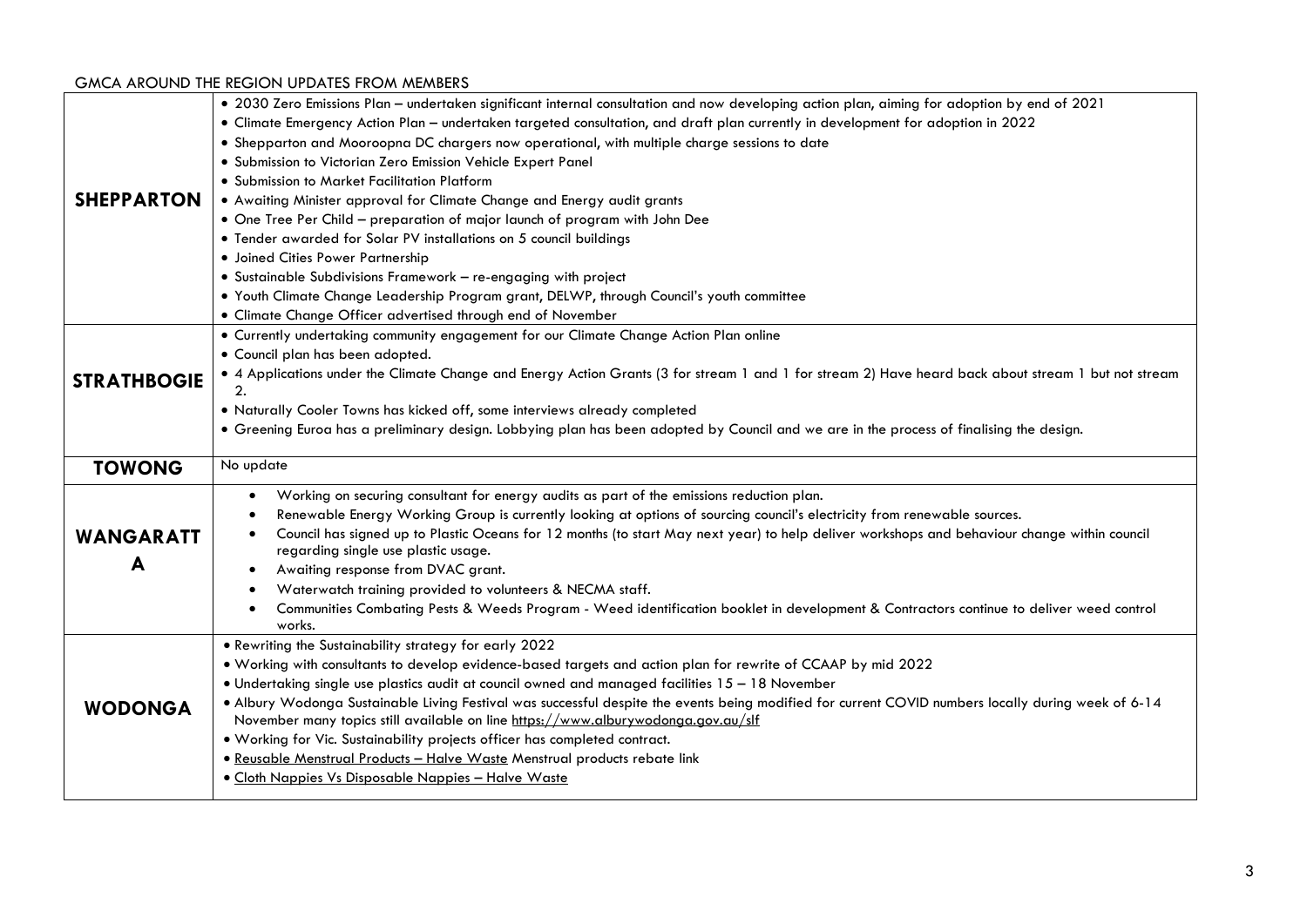| <b>GB CMA</b> | The Goulburn Broken Regional Catchment Strategy has been approved by the GB CMA Board at their October 2021 meeting. The blue tabs on the<br>strategy website (https://goulburnbroken.rcs.vic.gov.au/) have now been submitted to the Victorian Water Minister for endorsement. The project team<br>will now start planning for the implementation of the strategy, including communication, engagement, and monitoring. A joint presentation with NE CMA<br>on the Regional Catchment Strategies was given to Regional Development Australia - Hume on 5 November.<br>There is a continued effort to build the number of individuals and organisations pledging to support the RCS. At last check, we have 40 individuals and<br>21 organisations. Letters were sent to partners, including Councils seeking pledges of support.<br>The Goulburn Broken Catchment Biodiversity Strategy is being reviewed as part of renewal of Regional Catchment Strategy. A 'Biodiversity' theme<br>$\bullet$<br>paper is being written as part of DELWP requirements for RCS renewal.<br>We are working with DELWP to deliver on Climate Ready Hume through the Climate Change Adaptation in Agriculture - Goulburn Broken project. The<br>project will deliver communication materials highlighting how local farmers are adapting to and mitigating climate change. The project is due for<br>completion 30 May 2022, however additional services will continue to be delivered by partners into 2022-23. Five community projects and one |
|---------------|----------------------------------------------------------------------------------------------------------------------------------------------------------------------------------------------------------------------------------------------------------------------------------------------------------------------------------------------------------------------------------------------------------------------------------------------------------------------------------------------------------------------------------------------------------------------------------------------------------------------------------------------------------------------------------------------------------------------------------------------------------------------------------------------------------------------------------------------------------------------------------------------------------------------------------------------------------------------------------------------------------------------------------------------------------------------------------------------------------------------------------------------------------------------------------------------------------------------------------------------------------------------------------------------------------------------------------------------------------------------------------------------------------------------------------------------------------------------------------------------------------------------------------|
|               | university project have been funded through the project, identified through the Sustainable Agriculture Small Grants EOI round run in 2020-21. The<br>projects are:                                                                                                                                                                                                                                                                                                                                                                                                                                                                                                                                                                                                                                                                                                                                                                                                                                                                                                                                                                                                                                                                                                                                                                                                                                                                                                                                                              |
|               | Milking regeneratively in the Goulburn Broken Catchment, Goulburn Murray Landcare Network<br>$\bullet$                                                                                                                                                                                                                                                                                                                                                                                                                                                                                                                                                                                                                                                                                                                                                                                                                                                                                                                                                                                                                                                                                                                                                                                                                                                                                                                                                                                                                           |
|               | Trial to measure the benefits of soil moisture and pasture growth from deep cultivation at<br>$\bullet$                                                                                                                                                                                                                                                                                                                                                                                                                                                                                                                                                                                                                                                                                                                                                                                                                                                                                                                                                                                                                                                                                                                                                                                                                                                                                                                                                                                                                          |
|               | Strathbogie, Strathbogie Tableland Landcare Group<br>$\bullet$                                                                                                                                                                                                                                                                                                                                                                                                                                                                                                                                                                                                                                                                                                                                                                                                                                                                                                                                                                                                                                                                                                                                                                                                                                                                                                                                                                                                                                                                   |
|               | Towards the future land management, Warby Ranges Landcare Group<br>$\bullet$                                                                                                                                                                                                                                                                                                                                                                                                                                                                                                                                                                                                                                                                                                                                                                                                                                                                                                                                                                                                                                                                                                                                                                                                                                                                                                                                                                                                                                                     |
|               | Soils ain't soils II, Delatite Landcare Group<br>$\bullet$                                                                                                                                                                                                                                                                                                                                                                                                                                                                                                                                                                                                                                                                                                                                                                                                                                                                                                                                                                                                                                                                                                                                                                                                                                                                                                                                                                                                                                                                       |
|               | Engaging farmers to begin the carbon journey, Molyullah Tatong Tree and Land Protection Group<br>$\bullet$                                                                                                                                                                                                                                                                                                                                                                                                                                                                                                                                                                                                                                                                                                                                                                                                                                                                                                                                                                                                                                                                                                                                                                                                                                                                                                                                                                                                                       |
|               | Effect of shelterbelts on soil health and pasture production, University of Melbourne                                                                                                                                                                                                                                                                                                                                                                                                                                                                                                                                                                                                                                                                                                                                                                                                                                                                                                                                                                                                                                                                                                                                                                                                                                                                                                                                                                                                                                            |
|               | We will also be creating five short videos to share farmer actions, progress, and learnings in addressing climate change on their farms.                                                                                                                                                                                                                                                                                                                                                                                                                                                                                                                                                                                                                                                                                                                                                                                                                                                                                                                                                                                                                                                                                                                                                                                                                                                                                                                                                                                         |
|               | Activities that have been undertaken in the last period include:                                                                                                                                                                                                                                                                                                                                                                                                                                                                                                                                                                                                                                                                                                                                                                                                                                                                                                                                                                                                                                                                                                                                                                                                                                                                                                                                                                                                                                                                 |
| <b>NECMA</b>  | 4 workshops with wine industry participants about the effects of climate change on the future of the wine industry for each of the 5 regions in the<br>North East. Workshops have been booked out with presenters Paul Ryan, Snow Barlow and Ben Rose all providing a broad range of commentary<br>around the theme.                                                                                                                                                                                                                                                                                                                                                                                                                                                                                                                                                                                                                                                                                                                                                                                                                                                                                                                                                                                                                                                                                                                                                                                                             |
|               | A joint project with GBCMA on our water futures exploring the effects of climate change on water yield and how that will be communicated with<br>$\bullet$<br>the broader community. This is planned to be a 4-workshop series over the next 5 months.                                                                                                                                                                                                                                                                                                                                                                                                                                                                                                                                                                                                                                                                                                                                                                                                                                                                                                                                                                                                                                                                                                                                                                                                                                                                           |
|               | Presentations on the NECMA climate tool have been provided to the Walnut growers AGM and a couple of Landcare groups.<br>$\bullet$                                                                                                                                                                                                                                                                                                                                                                                                                                                                                                                                                                                                                                                                                                                                                                                                                                                                                                                                                                                                                                                                                                                                                                                                                                                                                                                                                                                               |
|               | The Alpine Valleys Dairy climate adaptation strategy has been completed and work is underway to access funding to support its role out.<br>$\bullet$                                                                                                                                                                                                                                                                                                                                                                                                                                                                                                                                                                                                                                                                                                                                                                                                                                                                                                                                                                                                                                                                                                                                                                                                                                                                                                                                                                             |
|               | . Intro - Climate Ready Hume team now consists of Daniel Cocking, Leah Cornell-Morrissey, and Chelsea Cherry as of 29 Nov                                                                                                                                                                                                                                                                                                                                                                                                                                                                                                                                                                                                                                                                                                                                                                                                                                                                                                                                                                                                                                                                                                                                                                                                                                                                                                                                                                                                        |
|               | • A reminder that our Climate Ready Hume Community Mini Grants are open! Up to \$10,000 available to successful applicants!                                                                                                                                                                                                                                                                                                                                                                                                                                                                                                                                                                                                                                                                                                                                                                                                                                                                                                                                                                                                                                                                                                                                                                                                                                                                                                                                                                                                      |
|               | The team have been working with Greater Shepparton City Council and have begun the process of creating a Goulburn Youth Climate<br>$\bullet$                                                                                                                                                                                                                                                                                                                                                                                                                                                                                                                                                                                                                                                                                                                                                                                                                                                                                                                                                                                                                                                                                                                                                                                                                                                                                                                                                                                     |
| <b>DELWP</b>  | Change Leadership project. The program will run a four phase project beginning with youth consultation before running facilitation training.                                                                                                                                                                                                                                                                                                                                                                                                                                                                                                                                                                                                                                                                                                                                                                                                                                                                                                                                                                                                                                                                                                                                                                                                                                                                                                                                                                                     |
|               | The Localising climate resilience in Hume workshops also began in the last week of October, working with ARUP and Enviroplan to explore the<br>$\bullet$<br><b>Business and Insurance Risks of Climate Change.</b>                                                                                                                                                                                                                                                                                                                                                                                                                                                                                                                                                                                                                                                                                                                                                                                                                                                                                                                                                                                                                                                                                                                                                                                                                                                                                                               |
|               | <b>Upcoming events</b><br>$\bullet$                                                                                                                                                                                                                                                                                                                                                                                                                                                                                                                                                                                                                                                                                                                                                                                                                                                                                                                                                                                                                                                                                                                                                                                                                                                                                                                                                                                                                                                                                              |
|               | YDP funding - ARUP + ENVIROPLAN Scenario Planning workshop series<br>$\circ$<br>Link here for flyer<br>$\circ$                                                                                                                                                                                                                                                                                                                                                                                                                                                                                                                                                                                                                                                                                                                                                                                                                                                                                                                                                                                                                                                                                                                                                                                                                                                                                                                                                                                                                   |
|               | Workshop 1: November 24th 09:30am - 11.30am                                                                                                                                                                                                                                                                                                                                                                                                                                                                                                                                                                                                                                                                                                                                                                                                                                                                                                                                                                                                                                                                                                                                                                                                                                                                                                                                                                                                                                                                                      |
|               | Develop four plausible scenarios for the future of Hume                                                                                                                                                                                                                                                                                                                                                                                                                                                                                                                                                                                                                                                                                                                                                                                                                                                                                                                                                                                                                                                                                                                                                                                                                                                                                                                                                                                                                                                                          |
|               | Workshop 2: December 8th 1:30pm - 4.30pm                                                                                                                                                                                                                                                                                                                                                                                                                                                                                                                                                                                                                                                                                                                                                                                                                                                                                                                                                                                                                                                                                                                                                                                                                                                                                                                                                                                                                                                                                         |